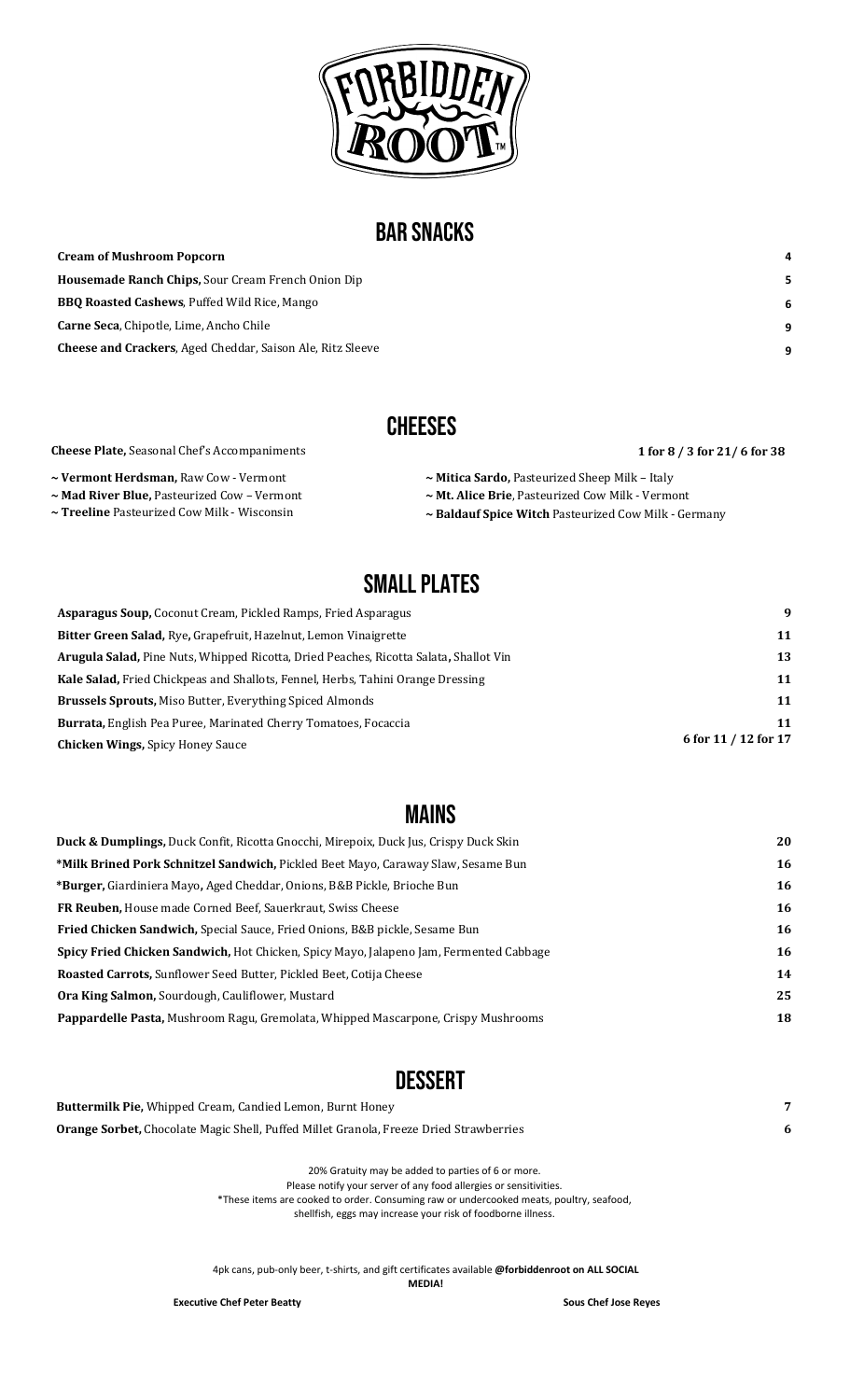## **FORBIDDEN ROOT** Passion rooted in flavor

BOTANIC-INSPIRED BREWS, ELEVATED CUISINE

#### **EST. 2016**

## **DRAFT BEER**

#### #1 Neon Pyramid *Available in 4-packs to go Triple NEIPA* | 10.1% - **8oz/7.50 - 5oz/4**

Hazy Triple IPA Double Dry Hopped with Citra, Sultana, and Sabro Cryo.

### #2 Double Single *Available in 4-packs to go*

*S.M.A.S.H Pale Ale* | 6.2% – **16oz/6.50 – 5oz/3** Super crisp Single Malt and Single Hop Pale Ale. Just the right amount of hops to make you crave another 1 or 3.

#### #3 Mainstream Exotic $\heartsuit$  Love Handle $\heartsuit$ *Kettle Soured Ale* | 4.5% - **12oz/7 - 5oz /4** A delightfully Sour, Bright, and Refreshing Ale. Mainstream Exotic combines a tart low alcohol base beer with Feijoa, a South American

fruit with notes of Mint, Apple, and Pineapple. #4 Photo Finish *Available in 4-packs to go*

*American Pale Ale* | 5.6% – **12oz/6– 5oz/3** Pale Ale Mash Hopped with Saaz, and Dry Hopped with Estate Comet.

#### #5 Thyme Signature *Available in 4-packs to go*

*Double IPA* | 8.2% - **12oz/7.50 - 5oz /4** Botanical Hazy Doble IPA with Orange Peel and Thyme Dry Hopped with Citra and Triumph.

#### #6 Breadbasket

*Ukrainian Golden Ale* | 7.2% - **16oz/7 - 5oz /4** A collaboration with Vavar Brew, Kyiv, Ukraine It's pleasantly bready and nicely balanced, dry-hopped with Czech Saaz and Slovenian Celeia, with complex citrus and floral notes from Vietnamese coriander seeds.

#### #7 Mariposa Solo

*Fruited S.M.A.S.H. Pale Ale* | 6.2% – **16oz/7– 5oz/4** We took our Double Single and boosted it with the 1,2 punch of passion fruit, blood orange, and pomegranate purees.

#### #8 Strawberry Basil Hefeweizen *Available in 4-packs to go Hefeweizen* | 5% - **12oz/6.50 – 5oz/3**

A German style Wheat Ale Brewed with wild strawberries and fresh basil.

#### #9 Shifty Fellow *Available in 4-packs to go*

*Saison Ale* | 7% - **12oz/7 - 5oz /4** This classic Saison is brewed with Toasted Buckwheat, Cucumber, & Shiso making it the perfect refreshing Ale for the Summertime!

#### #10 Forbidden Root / Riverlands Brewing Radio Revival

*Rye Triple IPA* | 10% - **8oz/7.50 - 5oz /4**

A collab with our friends at Riverlands Brewing. This is an elaboration of our Radio Swan Rye IPA. We DDH'd it with Citra, Cryo, Mosaic, and El Dorado.

#### #11 League Night

*Tart Fruited Ale* | 5.7% - **12oz/6 - 5oz /3** Amazingly refreshing Tart Golden Ale with Raspberry and Lemon.

#### #12 Ghost Tropic *Available in 4-packs to go*

*Hazy Double IPA* | 8.2% - **12oz/7.50 - 5oz /4** One of our long time favorites is back! Crisp and refreshing double IPA. It is boosted up by being double dry hopped with Mosaic, Amarillo, and Chinook. Finishes dry and crisp.

#### #13 Rosie Cheeks

#### *Hefewiezen* | 5% – **12oz/6.50– 5oz/3**

Our Signature Strawberry Basil Hefeweizen with a twist! This includes Lemon and Vanilla, making the perfect sweet\tart balance.

#### #14 Purple Pils *Available in 4-packs to go*

*Pilsner* | 5.1% – **16oz/6– 5oz/3**

Pilsner Brewed with Orris (Iris) Root, Chamomile, and Jasmine.

#15, and #16 Guest Drafts! Ask your Server!

#### **What's A Love Handle?**

Look out for one of these Hearts up on our draft board during the Month of June. At both of our locations, Cultivate and West Town, there will be one draft beer with a heart placed on its beer board. For every pint sold of each specific beer, we will donate \$1 to we will donate \$1 to Brave Space Alliance. This foundation helps empower and elevate queer and trans voices, particularly those belonging to people of color.





#### Ohio High

Hazy Pale Ale | 5.8% - 16oz/7.50 A Super crushable Pale Ale brewed as an homage to the bounty of Ohio hops, malt, and grain.

#### Sunset Tree

 American Lager | 4.8% - 16oz/6.50 American-Style Lager brewed with Key Lime, and Montmorency Cherries.

#### From The Heart

*Hazy IPA* | 6.7% - 16oz/8.50 This one brings the juice to the party. Notes fresh squeezed orange, strawberry, and papaya.



 Enjoy your very own guided tour of Forbidden Root's Current favorites!

**Mainstream Exotic | Rosie Cheeks | Shifty Fellow | Breadbasket | Thyme Signature**

### **WINE** *13 glass/52 bottle*

#### Sparkling

JCB No. 21 **Brut Cremant**, Burgundy FR Juve & Camps **Rose Cava,** Catalonia, SP

#### Rose

Couly-Dutheil "René Couly" **Cabernet Franc**,Chinon, FR Minuty **Grenache Rose,** Cotes De Provence, FR

#### White

Kenefick Ranch **Grenache Blanc Blend,** Calistoga, CA Alpha Estate **Sauvignon Blanc**, Florina, GR Matthew Fritz, **Chardonnay,** North Coast, CA Villa Sparina DOCG, **Cortese,** Gavi, IT

#### Red

Cline Ancient Vines, **Mourvédre**, Contra Costa, CA Jean-Claude Boisset, **Pinot Noir**, Burgundy,FR El Coto, **Coto de Imaz Tempranillo,** Rioja, SP Buck Shack **Cabernet Sauvignon**, Lake County,CA

### **CIDERS & HARD SELTZERS**

Stem Ciders – Denver, CO - 7 Chile Guava Uncle John's Ciders - St. John, MI **- 8**

Apple Pear

Untitled Art Seltzer - Waunakee, WI - 7

Blackberry Agave Naval Orange Yuzu Pineapple Mango Blueberry Blood Orange Pomegranate